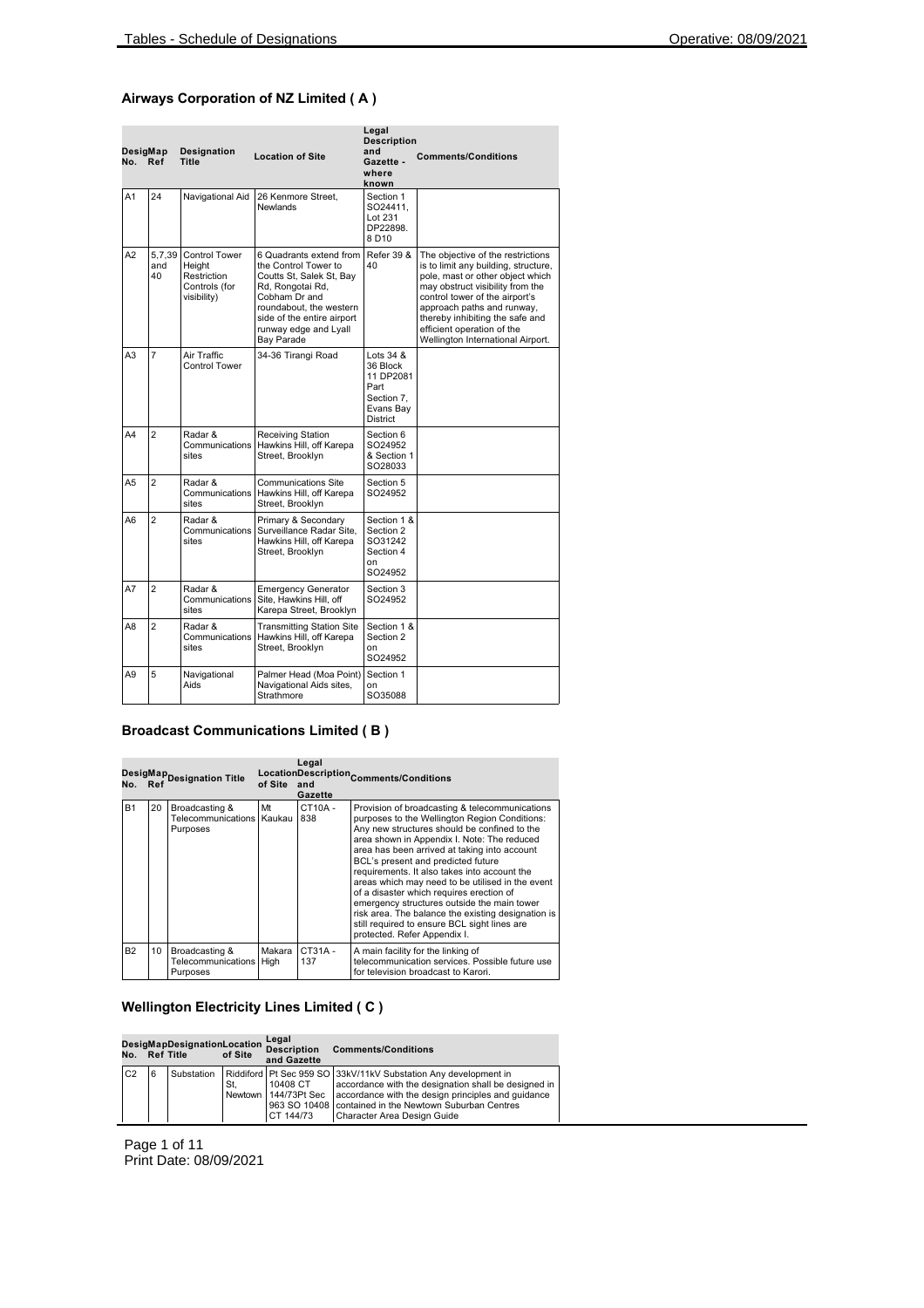| C <sub>3</sub> | 17<br>&<br>41 | Substation |                                       | Bond St Lot 3 & Lot 4<br>DP 78606 | 33kV/11kV Substation |
|----------------|---------------|------------|---------------------------------------|-----------------------------------|----------------------|
| C <sub>4</sub> | 27            | Substation | Havana<br>Rise.<br>Grenada<br>Village | Lot 158 LT<br>458092              |                      |

# **Minister of Defence ( D )**

|                |    | DesigMap<br>No. Ref<br>                                                                             | <b>Location of</b><br><b>Site</b>                      | Legal Description and Gazette Comments/Conditions                                                                                                                                                              |  |
|----------------|----|-----------------------------------------------------------------------------------------------------|--------------------------------------------------------|----------------------------------------------------------------------------------------------------------------------------------------------------------------------------------------------------------------|--|
| D <sub>3</sub> | 12 | Defence<br>Purposes-<br>Ceremonial Gun<br>Saluting                                                  | Point<br>Jerningham<br>Saluting<br><b>Battery Site</b> | More or less being Section 167<br>Evans Bay District Block VII, Port<br>Nicholson SD SO28542 1982 pg<br>1177 Recreation Purposes                                                                               |  |
| D4             | 16 | Defence<br>Purposes - Military<br>Training /<br>Administration /<br>Logistics /<br>Support facility | <b>HMNZS</b><br>Olphet<br>Defence                      | Town acre number 90, City of<br>Wellington, Wellington Land<br>District 1985 pg 4089 Defence<br>Establishment Purposes Part Section 89 Block<br>VI, Port Nicholson SD SO32418<br>1986 pg 3318 Defence Purposes |  |

# **Minister of Education ( E )**

| No.            |               | DesigMapDesignation Location of<br><b>Ref Title</b> | Site                                                                         | <b>Legal Description and Gazette</b>                                                                                                                                                                                                                                                                                     | <b>Comments/Conditions</b>                                                                                                                                                                     |
|----------------|---------------|-----------------------------------------------------|------------------------------------------------------------------------------|--------------------------------------------------------------------------------------------------------------------------------------------------------------------------------------------------------------------------------------------------------------------------------------------------------------------------|------------------------------------------------------------------------------------------------------------------------------------------------------------------------------------------------|
| E1             | 24            | School                                              | Bellevue<br>Primary<br>Bancroft Tce,<br><b>Newlands</b>                      | Section 42. Part Section 44.<br>Howokiwi Rd District<br>Section 43, Horokiwi Road District<br>Part Section 44, Horokiwi Road<br>District                                                                                                                                                                                 | For conditions refer to<br>Appendix E.                                                                                                                                                         |
| E <sub>2</sub> | 6             | School                                              | Berhampore<br>Primary<br>Britomart St,<br>Berhampore                         | Part Section 1247, Town of<br>Wellington, Lot 10 DP2504                                                                                                                                                                                                                                                                  | For conditions refer to<br>Appendix E.                                                                                                                                                         |
| E <sub>3</sub> | 6             | School                                              | <b>Brooklyn</b><br>School<br>Harrison St,<br>Brooklyn                        | Section 33, Owhiro District<br>CTC4/961                                                                                                                                                                                                                                                                                  | For conditions refer to<br>Appendix E.                                                                                                                                                         |
| E4             | 14            | School                                              | Cardinal<br>McKeefry<br>Primary Wilton<br>Road                               | Lot 1 DP 34828 CT11C/398                                                                                                                                                                                                                                                                                                 | For conditions refer to<br>Appendix E.                                                                                                                                                         |
| E <sub>5</sub> | 21            | School                                              | Cashmere<br>Avenue<br>Primary 106<br>Cashmere<br>Ave.<br>Khandallah          | Part Lot 1, DP9871, Lots 8,9,10 &<br>Part Lot 11 Block III DP 2424                                                                                                                                                                                                                                                       | For conditions refer to<br>Appendix E.                                                                                                                                                         |
| E6             | 14            | School                                              | Chartwell<br>Primary 77-79<br>Chartwell Ave,<br>Chartwell                    | Lot 61 DP2907                                                                                                                                                                                                                                                                                                            | For conditions refer to<br>Appendix E.                                                                                                                                                         |
| E7             | 26            | School                                              | Churton Park<br>Primary 90<br>Churton<br>Drive.<br>Churton Park              | Part Lot 1, DP 31539                                                                                                                                                                                                                                                                                                     | For conditions refer to<br>Appendix E.                                                                                                                                                         |
| E <sub>8</sub> | 17            | School                                              | Clifton<br>Terrace<br><b>Model Primary</b><br>Clifton<br>Terrace.<br>Kelburn | Part Section 1254, Town of<br>Wellington & Section 1 Survey Office<br>Plan 547086                                                                                                                                                                                                                                        | For conditions refer to<br>Appendix E.<br>Any combination of<br>buildings or structures<br>on Section 1 Survey<br>Office Plan 547086<br>must be less than 30m2<br>in area and 4m in<br>height. |
| E9             | 16            | School                                              | Clyde Quay<br>Primary<br>Elizabeth St,<br>Mt Victoria                        | Section 1251, Town of Wellington<br>CTE1/693                                                                                                                                                                                                                                                                             | For conditions refer to<br>Appendix E.                                                                                                                                                         |
| E11            | 7 &<br>6      | School                                              | Evans Bay<br>Intermediate<br>Kemp St,<br>Kilbirnie                           | Section 107, Evans Bay District, Part<br>Sections 109 & 110, Evans Bay<br>District                                                                                                                                                                                                                                       | For conditions refer to<br>Appendix E.                                                                                                                                                         |
| E12            | 30<br>&<br>31 | School                                              | Hampton Hill<br>Primary Rimu<br>St, Tawa                                     | For conditions refer to<br>Parts Section 245 Porirua District<br>Public School 1962 pg 1847 Proc,<br>Appendix E.<br>542355 1962 pg 1855 Proc. 542356<br>1962 pg 376 Proc. 523999 1962 pg<br>2 Proc. 517472 1962 pg 2214<br>Proc.547738 1969 pg 2268 Proc.<br>80663 Part Lot 10 DP 20144<br>CT966/78 SO966/78 Primary Sch |                                                                                                                                                                                                |
| E13            |               | 12 School                                           | Hataitai                                                                     | Section 134, Evans Bay District                                                                                                                                                                                                                                                                                          | For conditions refer to                                                                                                                                                                        |

Page 2 of 11 Print Date: 08/09/2021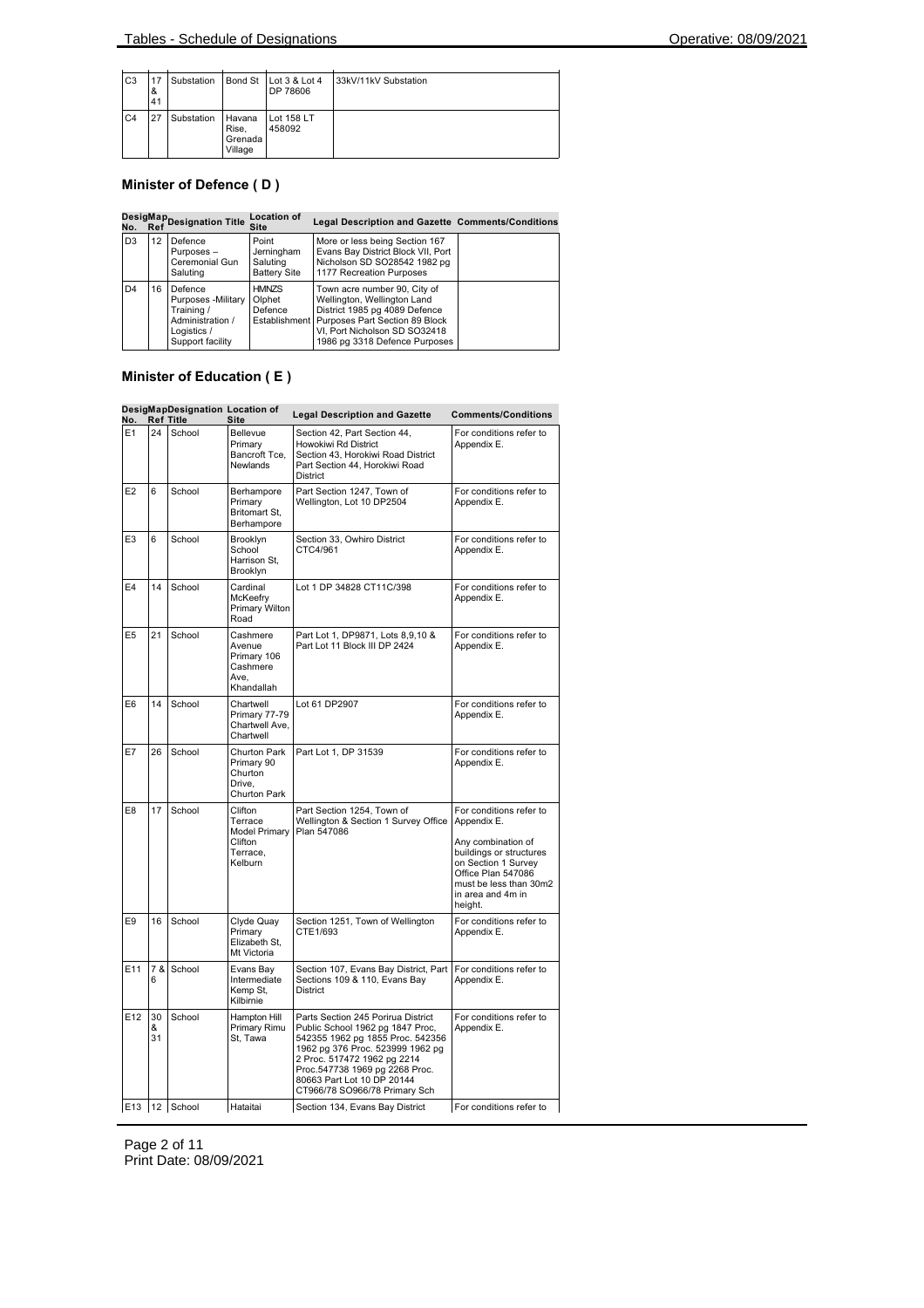|     |               |        | Primary Arawa CTC4/959<br>Road, Hataitai                                             |                                                                                                                                                                                        | Appendix E.                            |
|-----|---------------|--------|--------------------------------------------------------------------------------------|----------------------------------------------------------------------------------------------------------------------------------------------------------------------------------------|----------------------------------------|
| E14 | 4             | School | Houghton<br>Valley Primary<br>Houghton Bay<br>Road,<br>Houghton Bay                  | Lots 293, 296, 298 & 300. Part Lots<br>295 & 297 DP171, Section 1 SO<br>384813                                                                                                         | For conditions refer to<br>Appendix E. |
| E15 | 4             | School | <b>Island Bay</b><br>Primary<br>Thames St,<br><b>Island Bay</b>                      | Section 19 & 20, Town District<br>CTC4/956                                                                                                                                             | For conditions refer to<br>Appendix E. |
| E16 | 23            | School | Johnsonville<br>Primary<br>Morgan St,<br>Johnsonville                                | Section 19, Block VI, Hawtrey<br>Settlement                                                                                                                                            | For conditions refer to<br>Appendix E. |
| E17 | 23            | School | <b>West Park</b><br>School<br><b>Broderick</b><br>Road,<br>Johnsonville              | Part Subdivision 28 of Section 8,<br>Porirua District CT594/55                                                                                                                         | For conditions refer to<br>Appendix E. |
| E18 | 10            | School | Karori West<br>Normal<br>Primary<br>Allington Rd,<br>Karori                          | Section 72, Karori District, Part<br>Section 43 Karori District                                                                                                                        | For conditions refer to<br>Appendix E. |
| E19 | 11            | School | Karori Normal<br>Primary                                                             | Part Section 36, Karori District<br>CT341/211                                                                                                                                          | For conditions refer to<br>Appendix E. |
| E20 | 11            | School | Kelburn<br>Normal<br>Primary<br>Kowhai Road,<br>Kelburn                              | Section 70, Karori District CTC4/953<br>Section 71, Karori District CTC4/954                                                                                                           | For conditions refer to<br>Appendix E. |
| E21 | 21            | School | Khandallah<br>Primary<br>Woodmancote<br>Rd.<br>Khandallah                            | Section 233, Porirua CTC4/966                                                                                                                                                          | For conditions refer to<br>Appendix E. |
| E22 | 6             | School | Kilbirnie<br>Primary<br>Moxham Ave,<br>Kilbirnie                                     | Section 143 & 144, Evans Bay<br>District CTD4/1058                                                                                                                                     | For conditions refer to<br>Appendix E. |
| E24 | 4             | School | Kingston Side<br>School<br>Camrose<br>Grove,<br>Kingston                             | Lot 110, DP 28460                                                                                                                                                                      | For conditions refer to<br>Appendix E. |
| E25 | 31            | School | Linden<br>Primary Rimu<br>Terrace,<br>Tawa                                           | Section 299, Porirua District Part<br>Lots 26, 29 & 30 DP 14282<br>CT8B/189                                                                                                            | For conditions refer to<br>Appendix E. |
| E26 | 6             | School | Lyall Bay<br>Primary<br>Freyberg St,<br>Lyall Bay                                    | Section 133, Evans Bay District<br>CTC4/955                                                                                                                                            | For conditions refer to<br>Appendix E. |
| E27 | 9             | School | Makara<br>Primary Main<br>Rd, Makara                                                 | Lot 1 DP 28745, Part Section 59,<br>Makara District                                                                                                                                    |                                        |
| E28 | 17            | School | Marist-Holy<br>Cross School<br>Para St &<br>Miramar Ave,<br>Miramar                  | Lot 1 DP58948 29B/280, Lot 2<br>DP58948, Lot 3 DP58948, Lot 4 DP<br>9011, Lot 5 DP 9011, Lots 6 & 7 DP<br>9011, Lot 107 DP 1463, Lot 2 DP<br>34031, Part Lot 2 DP70902                 | For conditions refer to<br>Appendix E. |
| E29 | 7             | School | Miramar<br>Central<br>Primary Park<br>Road,<br>Miramar                               | Lot 1 DP 4550 CTE1/607                                                                                                                                                                 | For conditions refer to<br>Appendix E. |
| E30 | 7             | School | Miramar North<br>Primary Weka<br>St, Miramar                                         | Section 45, Watts Peninsula District<br>CTC4/963                                                                                                                                       | For conditions refer to<br>Appendix E. |
| E32 | 16            | School | Mt Cook<br>Primary 160<br>Tory Street.<br>Mt Cook                                    | Details attached as Appendix B.                                                                                                                                                        |                                        |
| E33 | 24            | School | Newlands<br>College &<br>Newlands<br>Intermediate,<br>Bracken Rd,<br><b>Newlands</b> | Part Sections 38 & 24, Paparangi<br>Settlement. Part Section 2, Horokiwi<br>Rd, District Lot 5 DP 42888. Part<br>Section 39, Paparangi Settlement,<br>Section 57, Paparangi Settlement | For conditions refer to<br>Appendix E. |
| E34 | 23<br>&<br>24 | School | <b>Newlands</b><br>Primary<br>Newlands Rd,<br>Newlands                               | Part Lot 1 DP41877                                                                                                                                                                     | For conditions refer to<br>Appendix E. |
| E35 | 6             | School | <b>Newtown</b><br>School 11<br>Emmett St,<br>Newtown                                 | Section 1241, Town of Wellington<br>Lot 18, DP728, Lot 17, DP728, Lot<br>16 DP728 CTC4/967                                                                                             | For conditions refer to<br>Appendix E. |

Page 3 of 11 Print Date: 08/09/2021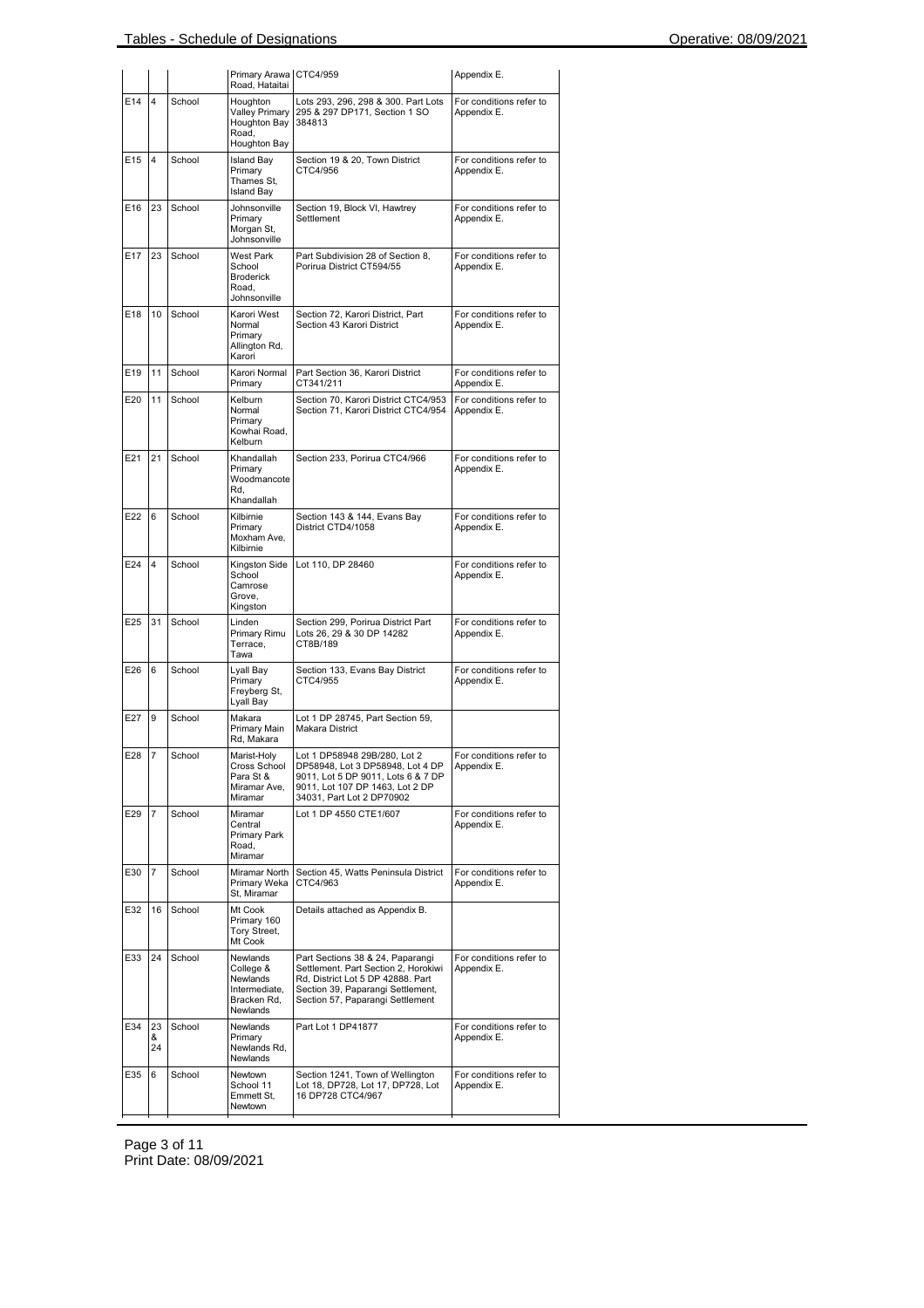| E36 | 21            | School | Abbot St,<br>Ngaio                                                   | Ngaio Primary Part Section 18, Kaiwharawhara<br>District CTF3/748                                                                                                                                                                                                                  | For conditions refer to<br>Appendix E. |
|-----|---------------|--------|----------------------------------------------------------------------|------------------------------------------------------------------------------------------------------------------------------------------------------------------------------------------------------------------------------------------------------------------------------------|----------------------------------------|
| E37 | 11            | School | Northland<br>Primary 14<br>Harbour View<br>Rd. Northland             | Sections 73 & 74, Karori District<br>CTC4/962<br>Lot 146 DP 1087 WN145/95                                                                                                                                                                                                          | For conditions refer to<br>Appendix E. |
| E39 | 23            | School | Onslow<br>College<br>Burma Road,<br>Johnsonville                     | Lot 1 DP 15239, Part Section 6,<br>Porirua District Section 323, Porirua<br>District, Section 116, Porirua District,<br>Part Section 5, Porirua District                                                                                                                           | For conditions refer to<br>Appendix E. |
| E40 | 4             | School | Owhiro Bay<br>Primary<br>School Happy<br>Valley Rd,<br>Owhiro Bay    | Lot 1, DP20891. Part Sections 25 &<br>26, Owhiro District & Part Old Stream<br>Bed. Lot 1 DP 8023 CT369/92                                                                                                                                                                         | For conditions refer to<br>Appendix E. |
| E41 | 23<br>&<br>26 | School | Paparangi<br>Primary<br>Beazley Ave,<br>Paparangi                    | Lot 1, DP27198 CTF1/246                                                                                                                                                                                                                                                            | For conditions refer to<br>Appendix E. |
| E42 | 18            | School | <b>Public Service</b><br>Creche.<br>Hobson<br>Crescent,<br>Thorndon  | Part Lots 11 & 12, DP861<br>CT441/282                                                                                                                                                                                                                                              | For conditions refer to<br>Appendix E. |
| E44 | 30            | School | Redwood<br>Primary<br>Redwood Ave,<br>Tawa                           | Lot 1 DP 28388                                                                                                                                                                                                                                                                     | For conditions refer to<br>Appendix E. |
| E45 | 6             | School | Ridgeway<br>Primary<br>Mornington<br>Rd, Brooklyn                    | Section 34, Owhiro District<br>CTD4/1057                                                                                                                                                                                                                                           | For conditions refer to<br>Appendix E. |
| E43 | 23<br>&<br>26 | School | Raroa Normal<br>Intermediate<br>Haumia St,<br>Johnsonville           | Part Subdivisions 19A1, 19A2, 19A3,<br>19A4 & 19A5 of Section 7, Porirua<br>District. Lot 2 DP15239 Part<br>Subdivision 19B of Section 7,<br>Porirua District Part Section 6,<br>Porirua District                                                                                  | For conditions refer to<br>Appendix E. |
| E46 | 7             | School | Rongotai<br>College<br>Coutts Street,<br>Kilbirnie                   | Part Sec 8, Evans Bay Lot 9<br>DP7728, Lot 1 DP8866, Lot 1<br>DP7738, Lots 5 & 6 DP7634, Part<br>Lots 1 & 2 DP4183                                                                                                                                                                 | For conditions refer to<br>Appendix E. |
| E47 | 12            | School | Roseneath<br>Primary Maida<br>Vale Road,<br>Roseneath                | Sec 158, Evans Bay District,<br>CT8B/939                                                                                                                                                                                                                                           | For conditions refer to<br>Appendix E. |
| E48 | 18            | School | Saint Mary's<br>College<br>Hawkestone<br>St. Wellinaton              | Section 1409, Section 555 & Part<br>Sections 557, 558 & 559 & Lot 1 DP<br>10013. Part Section 561 & Part DP<br>A2975                                                                                                                                                               | For conditions refer to<br>Appendix E. |
| E49 | 7             | School | Seatoun<br>Primary 4<br>Falkirk Ave,<br>Seatoun                      | Section 50, Watts Peninsula District<br>CTF4/476                                                                                                                                                                                                                                   | For conditions refer to<br>Appendix E. |
| E50 | 6             | School | South<br>Wellington<br>Intermediate<br>Rintoul St,<br><b>Newtown</b> | Part Lots 2 & 3 DP3077 1984 pg 415<br>SO33570 (Proc. 617 176.1) State<br>Primary School Part Lot 1 DP 3077<br>Gaz 1984 pg 415 Proc. 621 041.1<br>SO 33570 State Primary School<br>Sections 1002 - 1005 & Part Section<br>1001 Town of Wellington SO 22885<br>The Maori Trustee Lot | For conditions refer to<br>Appendix E. |
| E51 | 6             | School | St Anne's<br>Marist School<br>Daniell St,<br>Newtown                 | Lot 3, DP18626, Lot 2 DP 18626,<br>Lot 1 DP18626, Part Sections 780 &<br>782, City of Wellington                                                                                                                                                                                   | For conditions refer to<br>Appendix E. |
| E52 | 7             | School | St Anthony's<br>School<br>Ludlam St,<br>Seatoun                      | Part Lot 1 DP54750, Part Lot 2<br>DP54750, Lot 3 DP 54850                                                                                                                                                                                                                          | For conditions refer to<br>Appendix E. |
| E53 | 21            | School | <b>St Benedicts</b><br>School 50<br>Nicholson Rd,<br>Khandallah      | Part Section 1, Porirua District Lot 2<br>DP A3182 CT680/98                                                                                                                                                                                                                        | For conditions refer to<br>Appendix E. |
| E54 | 6             | School | St Bernard's<br>Primary<br>School 40<br>Taft St,<br>Brooklyn         | Part Lot 42 DP 392, Lot 41 DP 392<br>Lot 1 DP 14535 & Lot 76 DP 392                                                                                                                                                                                                                | For conditions refer to<br>Appendix E. |
| E55 | 23            | School | St Brigid's<br><b>School Phillip</b><br>St.<br>Johnsonville          | Lots 3 & 4 DP 1778, Lot 5 DP 1778<br>Lot 6 DP1778, Pt Lot 49 DP 242                                                                                                                                                                                                                | For conditions refer to<br>Appendix E. |
| E56 | 6             | School | St Catherine's<br>School<br>Bourke St,<br>Kilbirnie                  | Part Lot 15, DP 2333 & DP 5227. Lot<br>30 DP1791 Lot 16 & Part Lot 15<br>DP2333. Lot 29 DP 1791. Lot 10<br>DP2333. Lot 3 DP70452. Lots<br>27,28,25 & 36 DP 1791. Lot 17 DP                                                                                                         | For conditions refer to<br>Appendix E. |

Page 4 of 11 Print Date: 08/09/2021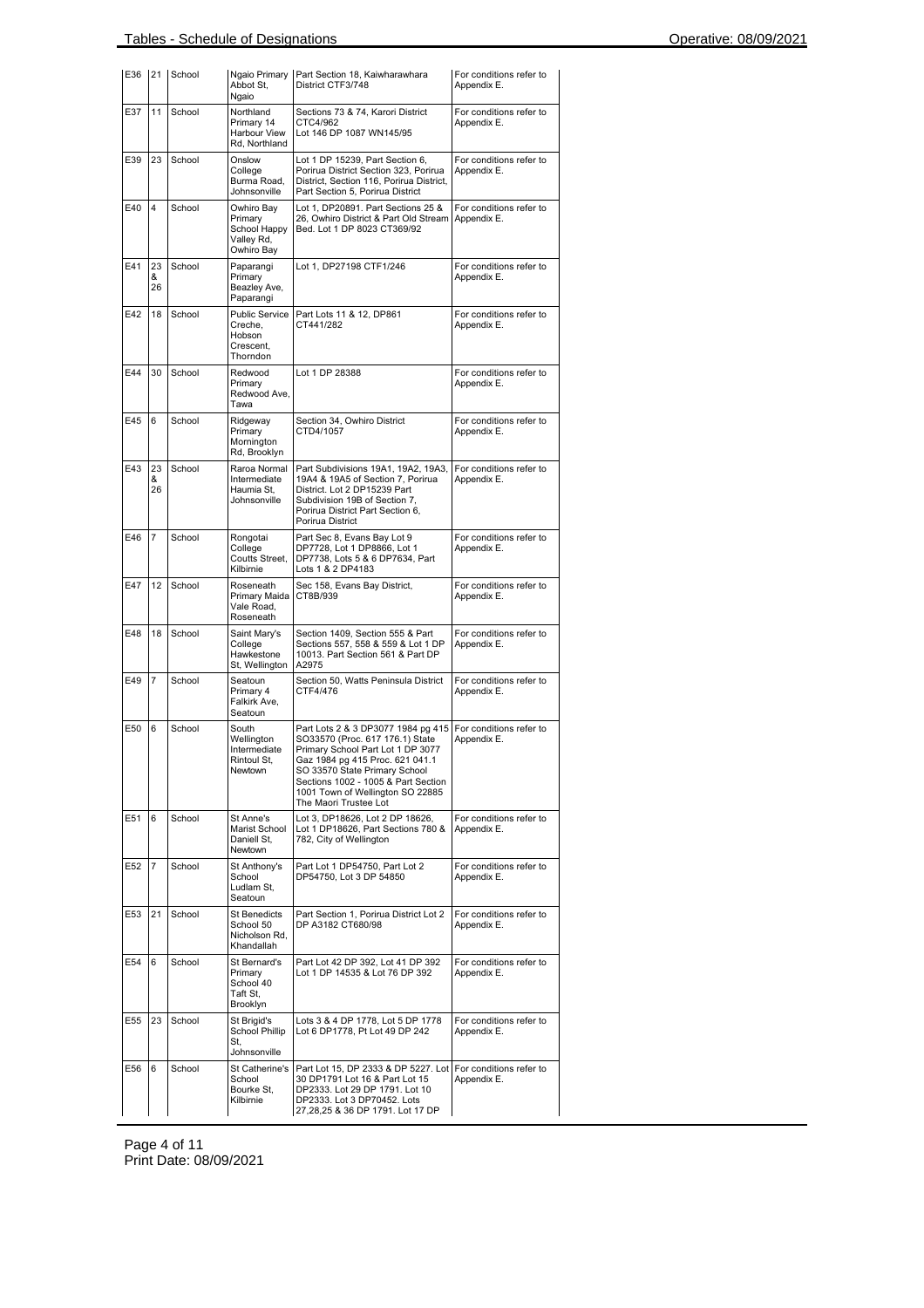|     |               |           |                                                                                     | 2333                                                                                                                                                                                                                                                                                                               |                                                                                                                                                                                                                                  |
|-----|---------------|-----------|-------------------------------------------------------------------------------------|--------------------------------------------------------------------------------------------------------------------------------------------------------------------------------------------------------------------------------------------------------------------------------------------------------------------|----------------------------------------------------------------------------------------------------------------------------------------------------------------------------------------------------------------------------------|
| E57 | 4             | School    | St Francis De<br>Sales School<br>Tiber St,<br><b>Island Bay</b>                     | Lot 2 DP 51820 CT21B/285                                                                                                                                                                                                                                                                                           | For conditions refer to<br>Appendix E. The gates<br>at the entrance to the<br>service access from<br>Tiber Street are to be<br>kept closed when not in<br>use by service vehicles,<br>particularly when the<br>school is in use. |
| E58 | 6 & I<br>7    | School    | <b>St Patricks</b><br>College Evans<br>Bay Parade,<br>Kilbirnie                     | Lot 1 DP 45771 CT16C/895                                                                                                                                                                                                                                                                                           | For conditions refer to<br>Appendix E.                                                                                                                                                                                           |
| E59 | 6 &<br>7      | School    | <b>St Patricks</b><br>School<br>Childers Tce,<br>Kilbirnie                          | Part Section 5 Evans Bay District,<br>Lot 3 DP 7588 Part Section 5 Evans<br>Bay District, Lot 1 DP7588, Part<br>Section 5 Evans Bay District, Part<br>Lots 31 & 32 DP 145, Part Section 5<br>Evans Bay District, Part Lot 32 DP<br>145                                                                             | For conditions refer to<br>Appendix E.                                                                                                                                                                                           |
| E60 | 11            | School    | St Teresa's<br>School Main<br>Road, Karori                                          | Part Lot 2, DP 52630, Lot 2 DP<br>52630 Part Lot 3 DP 52630                                                                                                                                                                                                                                                        | For conditions refer to<br>Appendix E.                                                                                                                                                                                           |
| E61 | 5             | School    | Strathmore<br>Park Primary<br>Strathmore<br>Ave,<br>Strathmore                      | Part Section 46, Watts Peninsula<br>District CT7A/1342                                                                                                                                                                                                                                                             | For conditions refer to<br>Appendix E.                                                                                                                                                                                           |
| E62 | 30<br>&<br>31 | School    | Tawa College<br>& Tawa<br>Intermediate<br>Duncan St,<br>Tawa                        | Part Section 48, Porirua District, Lot<br>1 DP22169, Lots 43,44 & 45 & Part<br>Lots 40, 41 & 42 DP18679 Block VII<br><b>Belmont Survey District</b>                                                                                                                                                                | For conditions refer to<br>Appendix E.                                                                                                                                                                                           |
| E63 | 30            | School    | Tawa Primary<br>Oxford St,<br>Tawa                                                  | Part Lots 34,35 & 37-45 DP2012,<br>Part Sections 42 Porirua District,<br>Part Lots 19 & 21 DP2013                                                                                                                                                                                                                  | For conditions refer to<br>Appendix E.                                                                                                                                                                                           |
| E64 | 16            | School    | Te Aro<br>Primary The<br>Terrace,<br>Wellington                                     | Part Sections 432, 433, 435 &<br>Section 434 Town of Wellington                                                                                                                                                                                                                                                    | For conditions refer to<br>Appendix E.                                                                                                                                                                                           |
| E65 | 18            | School    | Thorndon<br>Primary, 20-<br>21 Turnbull<br>Street,<br>Thorndon                      | Lot 11 & 17 & 20 & 24 DEEDS 27,<br>Part Lot 13 DEEDS 27, Lot 2 DP<br>352333, Lot 1 DP 76023, Lot 1 A<br>2947, Lot 1 DP 4659, Lot 1 DP<br>5859, Lot 1 DP 5443, Part Lot 1 A<br>648, Lot 1 DP 808, Part Lot 1 A<br>1202, Part Section 586 TN OF<br>Wellington, Part Lot 10-12 DP 861,<br>Part Res 2 TN OF Wellington | For conditions refer to<br>Appendix E.                                                                                                                                                                                           |
| E66 | 15            | School    | Wadestown<br>Side School<br>37 Cecil Rd,<br>Wadestown                               | Part Section 3, Kaiwharawhara<br>District, Lot 2 & Part Lot 3 DP299,<br>Section 3 Kaiwharawhara District,<br>City of Wellington                                                                                                                                                                                    | For conditions refer to<br>Appendix E.                                                                                                                                                                                           |
| E67 | 15            | School    | Wadestown<br>Main Primary<br>Rose St,<br>Wadestown                                  | Section 16, Kaiwharawhara District,<br>Part Lot 3 DP 13369 CTc4/964                                                                                                                                                                                                                                                | For conditions refer to<br>Appendix E.                                                                                                                                                                                           |
| E68 |               | 16 School | Wellington<br>High School &<br>Community<br>Institute<br>Taranaki St,<br>Wellington | Details attached as Appendix C.                                                                                                                                                                                                                                                                                    | <b>Technical School</b>                                                                                                                                                                                                          |
| E69 | 6 &<br>16     | School    | Wellington<br>College<br>Dufferin<br>Street.<br>Wellington                          | Part Section 678, Town Belt Reserve<br>& Parts College Site Reserve 976 pg<br>810 Secondary School Sections<br>1248 & 1250, Town of Wellington<br>1983 pg 685 Secondary School                                                                                                                                     | For conditions refer to<br>Appendix E.                                                                                                                                                                                           |
| E70 | 15<br>&<br>21 | School    | Wellington<br><b>Activity Centre</b><br>7 Fore Street                               | Part Section 3, Harbour District, City<br>of Wellington CT288/287                                                                                                                                                                                                                                                  | For conditions refer to<br>Appendix E.                                                                                                                                                                                           |
| E71 | 6 &<br>16     | School    | Wellington<br>East Girls<br>College Austin<br>Street.<br>Wellington                 | Part Section 678, Part Town Belt<br>Reserve Secondary School, Gaz<br>1976 pg 810 Parts Section 749,<br>Town of Wellington SO23710 Gaz<br>1957 pg 2084 Part Sec 749, Section<br>1207, Town of Wellington SO 23710<br>Gaz 1958 pg 171 Part Section 749,<br>Town of Wellington SO30                                   | For conditions refer to<br>Appendix E.                                                                                                                                                                                           |
| E72 | 18            | School    | Wellington<br>Girls College<br>4 Pipitea St,<br>Wellington                          | Section 2 SO 523197, Section 594<br>TN OF Wellington, Part Section 584<br>& 585 TN OF Wellington, Section 3 &<br>4 SO 523197, Lot 4 DP 6786                                                                                                                                                                        | For conditions refer to<br>Appendix E.                                                                                                                                                                                           |
| E73 | 14            | School    | <b>Wilton Primary</b><br>166 Wilton<br>Rd, Wilton                                   | Part Lots 1 & 2, DP3647                                                                                                                                                                                                                                                                                            | For conditions refer to<br>Appendix E.                                                                                                                                                                                           |
| E74 | 7             | School    | Worser Bay<br>Primary 168<br>Seatoun                                                | Section 44, Watts Peninsula<br>CTC4/960                                                                                                                                                                                                                                                                            | For conditions refer to<br>Appendix E.                                                                                                                                                                                           |

Page 5 of 11 Print Date: 08/09/2021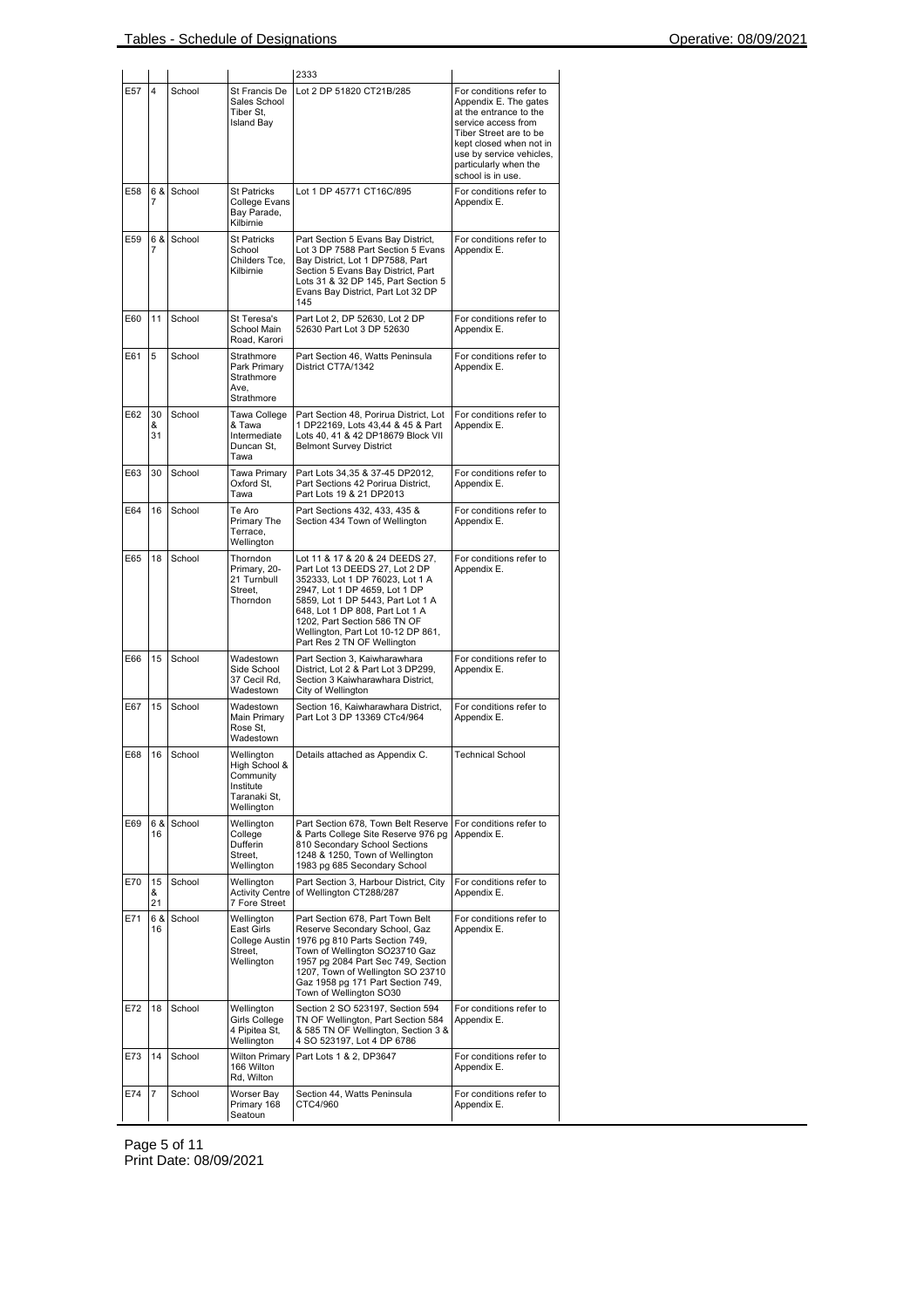|     |    |                                                                                 | Heights Rd,<br>Miramar                                                             |                                                                                                                       |                                                   |
|-----|----|---------------------------------------------------------------------------------|------------------------------------------------------------------------------------|-----------------------------------------------------------------------------------------------------------------------|---------------------------------------------------|
| E75 | 31 | School                                                                          | Greenacres<br>Primary Raroa<br>Terrace,<br>Tawa                                    | Lot 2 DP 425673                                                                                                       | For conditions refer to<br>Appendix E.            |
| E76 | 23 | School                                                                          | Rewarewa<br>Primary<br>Padnell<br>Crescent.<br><b>Newlands</b>                     | Part Lot 1, DP27635, Lot 8,9,10 &<br>11 DP27942, Part Sec 33 & 45<br>Paparangi Settlement                             | For conditions refer to<br>Appendix E Appendix E. |
| E77 | 5  | School and<br>Kindergarten                                                      | School and<br>Kindergarten<br><b>Burnham</b><br>Street, Fort<br>Dorset,<br>Seatoun | Part Military Reserve (SO 17655) GN<br>B. 307012.1 (part) and Pt Sec 18<br>Watts Peninsula District (SO 11017)<br>Gaz | For conditions refer to<br>Appendix T.            |
| E78 | 26 | Primary<br>School and<br>Early<br>Childhood<br>Education<br>and Care<br>Service | 48 Amesbury<br>Drive.<br>Churton Park                                              | Lot 101 DP 407806, Lot 2 DP 87935                                                                                     | For conditions refer to<br>Appendix X.            |

# **TransPower New Zealand Ltd ( F )**

|                |               |                               |                                                                     | DesigMapDesignation Location of Site Legal Description and Gazette                                                                        | <b>Comments/Conditions</b>            |
|----------------|---------------|-------------------------------|---------------------------------------------------------------------|-------------------------------------------------------------------------------------------------------------------------------------------|---------------------------------------|
| F <sub>1</sub> | 16            | Electricity<br>Substation     | <b>Central Park</b><br>Substation<br>Brooklyn Road,<br>Nairn Street | Lot 10 DP10508 & Sections 1 & 2<br>SO25047 CT38A/542                                                                                      |                                       |
| F2             | 20<br>&<br>21 | Electricity<br>Substation     | Wilton<br>Substation off<br><b>Chartwell Drive</b>                  | Section 1 SO35925                                                                                                                         | For conditions refer to<br>Appendix J |
| F4             | 29            | Electricity<br>Substation     | Takapu Road<br>Substation<br>Takapu Road                            | Section 41 Takapu District & Lot 1<br>DP66905, being Part Section 41,<br>Block II, Belmont SD, Takapu<br>District. CT41A/665 & CT38A/541. |                                       |
| F <sub>5</sub> | 25            | Shore<br>Electrode<br>Station | Te Hikowhenua<br>Makara Coast                                       | Sections 1 & 2 SO26857, CT<br>35B/502 (Wellington Registry)                                                                               |                                       |
| F <sub>6</sub> | 8             | Terminal<br>Station           | Oteranga Bay<br><b>Terminal Station</b><br>Oteranga Bay             | Section 97 Terawhiti District<br>CT36D/931; Section 1 on SO26301<br>CT33B/962                                                             |                                       |
| F7             | 15            | Electricity<br>Substation     | Kaiwharawhara<br>Supply Point -<br>135 Hutt Road                    | S169 Harbour District SO 33125, CT<br>32C/248                                                                                             | 110kV Substation                      |

# **Wellington International Airport Limited ( G )**

| Desig No.      | <b>Map Ref</b>   | Designation<br>Title                                                      | <b>Location of Site</b>                                                                                                                                                                                                                                                  | <b>Legal Description</b><br>and Gazette                                                                                                                       | <b>Comments/Conditions</b>                                                                                                                                                                                                                                                                                                                                                                                                                                                                                                                                                                                                                                                                                                                                                                                     |
|----------------|------------------|---------------------------------------------------------------------------|--------------------------------------------------------------------------------------------------------------------------------------------------------------------------------------------------------------------------------------------------------------------------|---------------------------------------------------------------------------------------------------------------------------------------------------------------|----------------------------------------------------------------------------------------------------------------------------------------------------------------------------------------------------------------------------------------------------------------------------------------------------------------------------------------------------------------------------------------------------------------------------------------------------------------------------------------------------------------------------------------------------------------------------------------------------------------------------------------------------------------------------------------------------------------------------------------------------------------------------------------------------------------|
| G2             | 36, 37 and<br>38 | Airspace in<br>the vicinity of<br>Wellington<br>International<br>Airport. | Wellington International Airport. The<br>designation includes the runway strip<br>and flyover area, all take off and<br>approach fans, transitional side and<br>horizontal surfaces, and the instrument<br>circling area                                                 | Refer 36, 37 & 38                                                                                                                                             | The objective of the restrictions is to limit the<br>construction of any structure including any building,<br>aerial, antennae or other objects which may inhibit the<br>safe and efficient operation of Wellington International<br>Airport.<br>Refer to link, 4521, AppendixF for details                                                                                                                                                                                                                                                                                                                                                                                                                                                                                                                    |
| G <sub>3</sub> | 5                | Runway End<br>Safety Area<br>Extension<br>$(RESA) -$<br>Southern<br>End.  | Wellington International Airport. The<br>designation includes the southern end<br>of the runway strip, the airspace above<br>Moa Point Road, and an area of the sea<br>wall to the south of Moa Point Road.                                                              | Refer Map 5.<br>For a more detailed<br>description of the<br>designation see<br>Appendix U and<br><b>Wellington City</b><br>Council record<br>#1031-10-13-02. | The designation includes both temporary and<br>permanent components. The temporary designation<br>covers the full extent of the RESA development area<br>(including the permanent designation) and includes<br>the surface of Moa Point Road. The temporary<br>designation is intended to last for the duration of<br>testing and construction.<br>The permanent designation covers the RESA as<br>finally built. It is in the form of a strata where it passes<br>over Moa Point Road. The road surface and airspace<br>below the RESA structure over Moa Point Road will<br>remain legal road.<br>Outline plans for the RESA development were<br>submitted with and approved as part of the Notice of<br>Requirement. See Appendix U for outline plan details<br>and conditions attached to the designation. |
| G4             | G4               | Airport<br>Purposes-<br>Miramar<br>South Area                             | Wellington International Airport land,<br>adjacent to the main operational area of<br>Wellington International Airport. The<br>designation includes the land to the<br>north of the intersection of Calabar<br>Road, Broadway Road and Stewart Duff<br>Drive in Miramar. | 7 Kauri Street, 2 and<br>6 Miro Street, and<br>335, 337, 341 and<br>343 Broadway Road.<br>Refer to maps and<br>property list shown in<br>Appendix AC.         | The designation is for airport purposes, including flight<br>catering, rental car storage, maintenance and<br>grooming, freight reception, storage and transfer,<br>ground service equipment storage, and associated<br>carparking, signage, service infrastructure and<br>landscaping. Refer to Appendix AC for details.                                                                                                                                                                                                                                                                                                                                                                                                                                                                                      |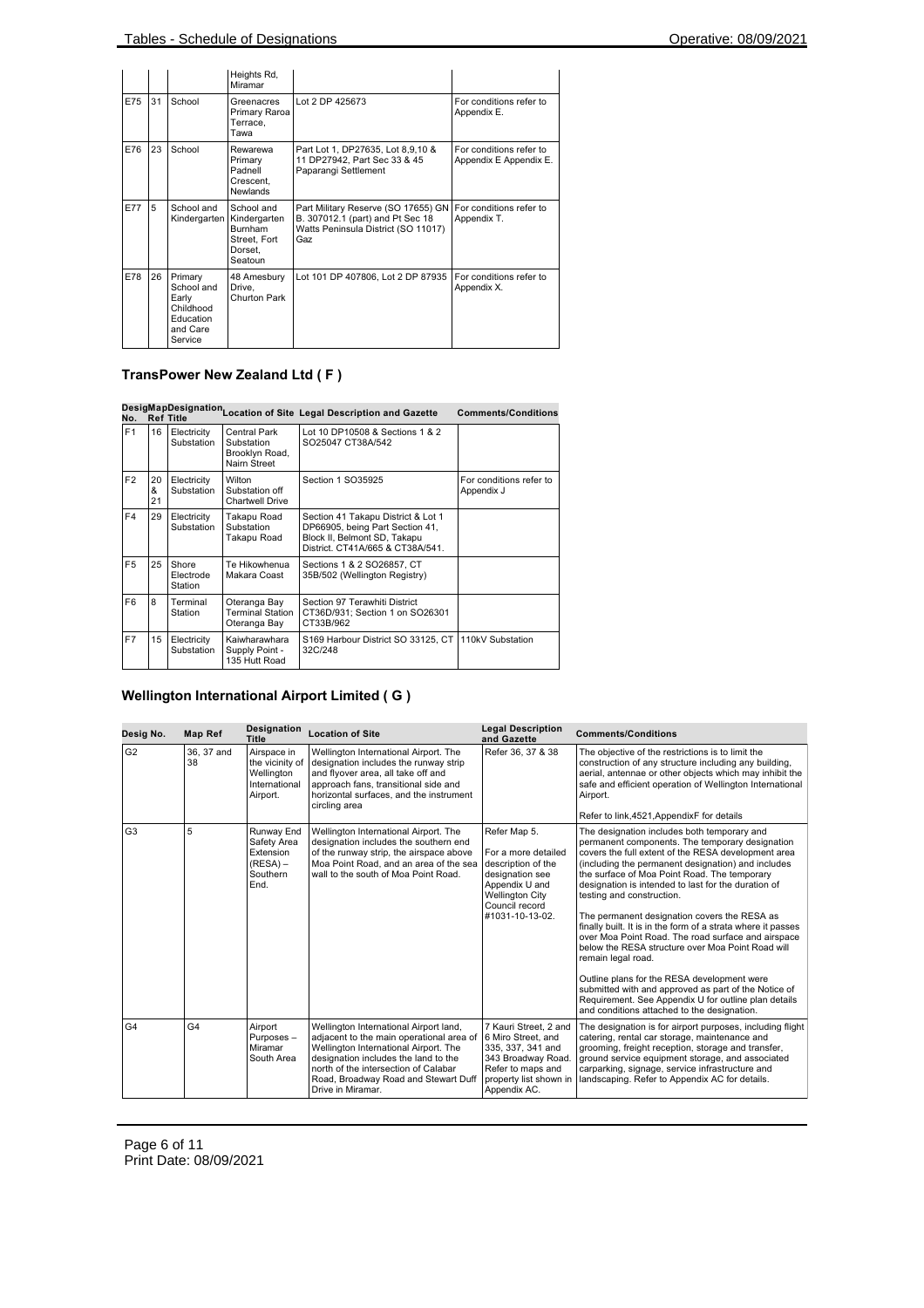#### **New Zealand Transport Agency ( H )**

| DesigMap<br>No. | Ref        | <b>Designation</b><br><b>Title</b>                              | <b>Location of Site</b>                                                                                    | <b>Legal Description and</b><br>Gazette                                                                                                      | <b>Comments/Conditions</b>               |
|-----------------|------------|-----------------------------------------------------------------|------------------------------------------------------------------------------------------------------------|----------------------------------------------------------------------------------------------------------------------------------------------|------------------------------------------|
| H1              | Various I  | State Highway<br>$(LAR)$ &<br>Motorway                          | State Highway 1 & 2<br>SH1 - Terrace Tunnel<br>to Porirua City<br>Boundary SH2 - Hutt<br>Road North        | Not available                                                                                                                                | Refer to Appendix Q                      |
| H <sub>2</sub>  | 16         | State Highway<br>(Inner City<br>Bypass-<br>Stage 2)<br>purposes | See Appendix G                                                                                             | See Appendix G                                                                                                                               | Refer to Appendix G                      |
| H3              | 23         | Proposed<br>State Highway<br>(Limited<br>Access Road)           | Centennial Highway                                                                                         |                                                                                                                                              | Newlands Interchange                     |
| Η4              | 24         | Proposed<br>Road                                                | Hutt Road immediately<br>adjoining Hutt City<br>Boundary                                                   |                                                                                                                                              | To be incorporated in<br>proposed road   |
| H <sub>6</sub>  | 6 & 42     | Road<br>widening                                                | Ruahine Street.<br>between Taurima<br>Street & Wellington<br>Road                                          |                                                                                                                                              | To 25m Duration 15<br>years              |
| H7              | 6 & 42     | Road<br>widening                                                | <b>Wellington Road</b><br>(between Ruahine<br>Street & Kilbirnie<br>Crescent)                              | Lot 4,5 & 6 DP 6245; Lot To 25m Duration 15<br>1,2,3 & 4 DP 5577; Part<br>Lot 1 & 2 DP 12901; Lot<br>1,2,3 & 4 DP 5237; Lot<br>71 & 74 DP 65 | years                                    |
| H8              | 6 & 42     | Corner splay                                                    | <b>Wellington Road</b>                                                                                     | Part Lot 1, Lot 2,3 & 4<br>DP 8857                                                                                                           | Duration 15 years                        |
| H <sub>9</sub>  | 29 &<br>31 | Transmission<br><b>Gully Main</b><br>Alignment                  | Adjacent to<br><b>WCC/Porirua City</b><br>Boundary (see Figure<br>1 in Appendix Z)                         |                                                                                                                                              | Refer to Appendix Z<br>Duration 15 years |
| H <sub>10</sub> | 31         | Kenepuru<br>Link Road                                           | Adjacent to<br>WCC/Porirua City<br>Boundary (see Figure<br>1 in (see Figure 1 in<br>Appendix Z)            |                                                                                                                                              | Refer to Appendix Z<br>Duration 15 years |
| H <sub>11</sub> | 22 &<br>24 | Te Ara Tupua<br>- Ngā Ūranga<br>to Pito-one<br>shared path      | Adjacent to State<br>Highway 2 on the<br>seaward side<br>from Ngāūranga to<br><b>HCC</b> district boundary |                                                                                                                                              | Refer to Appendix AD<br>Duration 2 years |

#### **The Radio Network Limited and Radio New Zealand Limited ( I )**

| DesigMap<br>No. Ref <sup>Designation Title</sup> |    |                                                                  | of Site        | <b>LocationLegal Description and</b><br>Gazette                                                 | <b>Comments/Conditions</b>                                                              |
|--------------------------------------------------|----|------------------------------------------------------------------|----------------|-------------------------------------------------------------------------------------------------|-----------------------------------------------------------------------------------------|
| 12                                               | 12 | Telecommunication.<br>Radiocommunication<br>& Ancillary Purposes | Mt<br>Victoria | Part Section 2 Evans Bay<br>District being also Lot 1<br>DP32170 & Pt Lot 1 DP8174.<br>CT9A/606 | The Radio Network Limited<br>and Radio New Zealand<br>Ltd have joint<br>responsibility. |

### **Minister for Courts ( J )**

| No.            |    | DesigMapDesignation<br><b>Ref Title</b> | <b>Location of Site</b>                                                                          | Legal Description and Comments/Conditions<br>Gazette                             |                                        |
|----------------|----|-----------------------------------------|--------------------------------------------------------------------------------------------------|----------------------------------------------------------------------------------|----------------------------------------|
| J1             | 17 | Court/Offices                           | <b>Wellington District Court</b><br>Corner Ballance Street &<br>Stout Street                     | Lot 1, DP6634 &<br>Sections 1, 2, 3 of<br>Block 4                                | For conditions refer to<br>Appendix K. |
| J2             | 18 | Court/Offices                           | Wellington High Court<br>Corner Molesworth Street &<br><b>Sydney Street</b>                      | Sections 1 & 2, SO Plan<br>35741                                                 |                                        |
| J3             | 18 | Court/Offices                           | Court of Appeal Corner<br>Molesworth Street & Aitken<br>Street                                   | Section 1, SP 37158,<br><b>Town of Wellington</b>                                |                                        |
| J <sub>4</sub> | 17 | Court/Offices                           | Supreme Court Bounded by<br>Balance Street, Stout Street,<br>Whitmore Street and<br>Lambton Quay | Section 1 SO Plan<br>37067 Section 2 SO<br>Plan 37067 Section 1<br>SO Plan 37081 | For conditions refer to<br>Appendix W. |

#### **Minister of Corrections ( K )**

# **Desig No. Map Ref Designation Title Location of Site Legal Description and Gazette Comments/Conditions**

| No.            |    | <b>Ref</b> Title | Site                                                      | Gazette                            |                                                                                                                                                                            |
|----------------|----|------------------|-----------------------------------------------------------|------------------------------------|----------------------------------------------------------------------------------------------------------------------------------------------------------------------------|
| K <sub>1</sub> | 13 | Justice          | Wellington<br>Prison<br>Watts<br>Peninsula.<br>Wellington | Details attached as<br>Appendix A. | No building or structures, except<br>buildings or structures for security<br>purposes, shall be located on the area<br>shown hatched on the map included as<br>Appendix A. |
|                |    |                  |                                                           |                                    |                                                                                                                                                                            |

Page 7 of 11 Print Date: 08/09/2021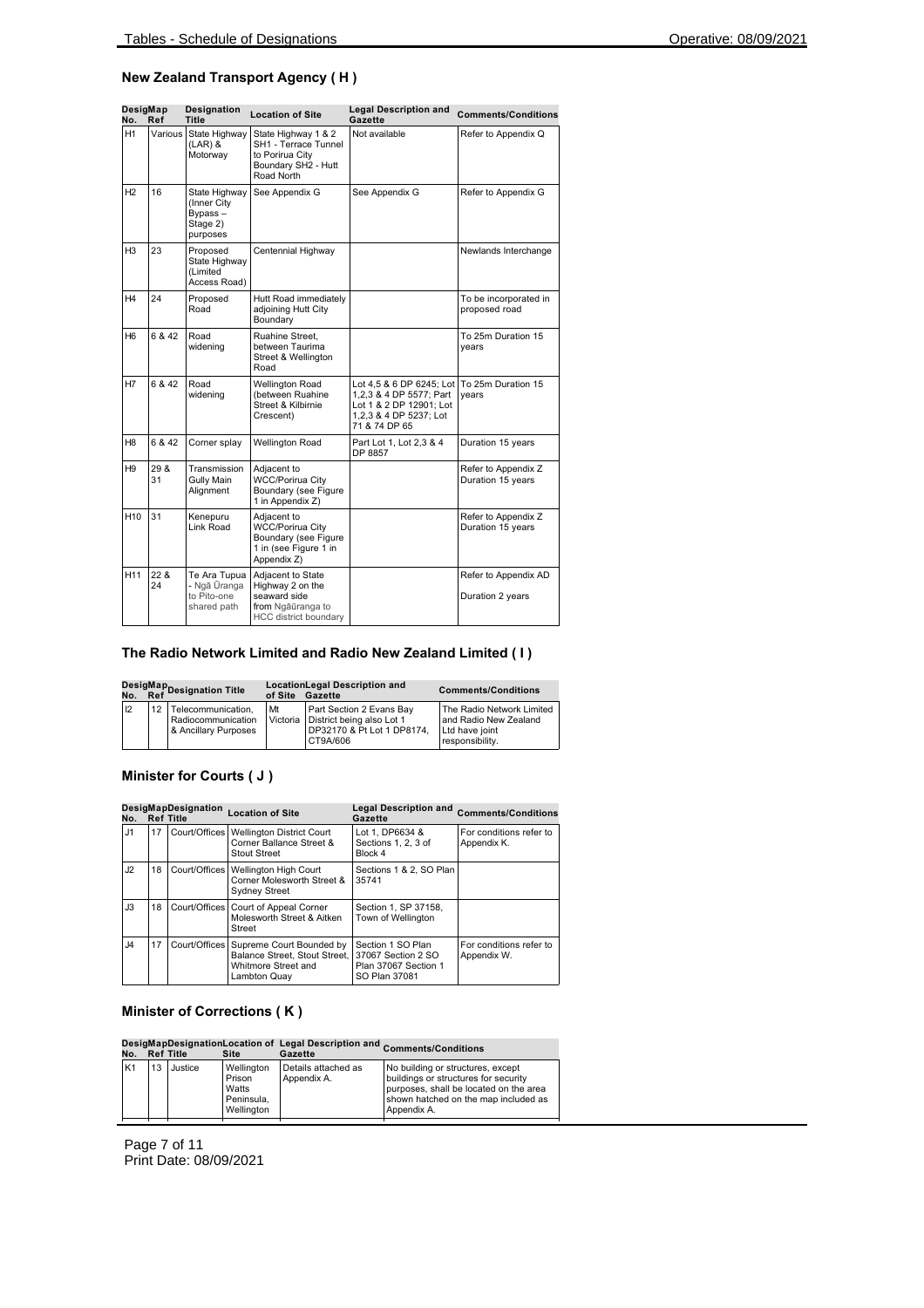| K <sub>2</sub> |  | 30 Arohata<br>Prison | <b>Arohata</b><br>Borstal<br>Institution<br>Willowbank<br>Road.<br>Tawa. | Part Sections 32 & 34,<br><b>Tawa Borough Block</b><br>VII, Belmont Survey<br>District CT352/258 &<br>427/142 |  |
|----------------|--|----------------------|--------------------------------------------------------------------------|---------------------------------------------------------------------------------------------------------------|--|
|----------------|--|----------------------|--------------------------------------------------------------------------|---------------------------------------------------------------------------------------------------------------|--|

### **Meteorological Service of New Zealand Limited ( M )**

| No.            |    | DesigMapDesignation<br><b>Ref Title</b>                     | <b>Location of Site</b>                                                                                           | <b>Legal Description</b><br>and Gazette                                                              | <b>Comments/Conditions</b>             |
|----------------|----|-------------------------------------------------------------|-------------------------------------------------------------------------------------------------------------------|------------------------------------------------------------------------------------------------------|----------------------------------------|
| M1             | 17 | Meteorological<br>and Related<br>Administrative<br>Purposes | Salamanca Road, Kelburn                                                                                           | Pt Secs 1223 & 1231.<br>Town of Wellington.<br>Block VI. Port<br>Nicholson Survey<br><b>District</b> | For conditions refer to<br>Appendix O. |
| M <sub>2</sub> | 1  | Meteorological<br>Purposes                                  | Outlook Hill, south Makara<br>Road, Makara                                                                        | Secs 55 & 56 Block<br>VIII Port of Nicholson<br>SD, CT 10B/306                                       |                                        |
| M <sub>3</sub> | 13 | Meteorological<br>Purposes                                  | Adjacent to former Middle<br>Marker Equipment Shed,<br>Foreshore, RNZAF Base,<br>Shelley Bay                      | SO 63181                                                                                             |                                        |
| M4             | 20 | Meteorological<br>Purposes                                  | Mt Kaukau                                                                                                         | CT 10A/838                                                                                           |                                        |
| M <sub>5</sub> | 5  | Meteorological<br>Purposes                                  | North of the Airways ILS<br>bunker near the southern<br>end of the runway,<br>Wellington International<br>Airport | Not available                                                                                        |                                        |

### **Minister of Police ( P )**

| DesigMap<br>No. Ref Designation TitleLocation of Site |    |                                                 |                                                                           | and Gazette                                    | Legal Description Comments/Conditions |
|-------------------------------------------------------|----|-------------------------------------------------|---------------------------------------------------------------------------|------------------------------------------------|---------------------------------------|
| P <sub>1</sub>                                        | 17 | <b>Police Station</b>                           | <b>Wellington Central Police</b><br>Station 39 Victoria Street            | Lot 1 DP 56299                                 |                                       |
| P <sub>3</sub>                                        |    | Community<br><b>Policing Centre</b><br>Purposes | Kilbirnie Community Policing<br>Centre 639 Evans Bay<br>Parade, Kilbirnie | Section 24, Evans<br>Bay District.<br>CT859/12 |                                       |

### **The Prime Minister ( Q )**

|                | DesigMap<br>Designation Title<br>No. |             |                                                                                                                                                                                                                                                                                                                                                                                 | Site                                       | Location of Legal Description and<br>Gazette                                                                                                                                                                                                                                                                                                                          | <b>Comments/Conditions</b>             |
|----------------|--------------------------------------|-------------|---------------------------------------------------------------------------------------------------------------------------------------------------------------------------------------------------------------------------------------------------------------------------------------------------------------------------------------------------------------------------------|--------------------------------------------|-----------------------------------------------------------------------------------------------------------------------------------------------------------------------------------------------------------------------------------------------------------------------------------------------------------------------------------------------------------------------|----------------------------------------|
| Q <sub>1</sub> |                                      | 6 & I<br>16 | "The Residence and<br>Grounds of the Sovereign in House, 1<br>right of New Zealand and<br>the Sovereign's<br>representative in New<br>Zealand, to undertake<br>activities of a ceremonial.<br>public, constitutional and<br>entertainment nature as well<br>as a private residence with<br>ancillary support including<br>administration, security,<br>catering and gardening". | Rugby<br>Street,<br>Newtown.<br>Wellington | Government Pt Sec 1250 SO 26236<br>CT 182/283 Area 0.4315<br>Pt Sec 1250 SO 26236<br>Area 0.7146 Pt Sec<br>1248 SO 26236 Area<br>11.1942 Sec 1 SO<br>32412 Area 0.0129 Sec<br>2 SO 32412 Area 0.0009<br>Sec 3 SO 32412 Area<br>0.0392 Sec 1394 SO<br>32412 Area 0.0229 Sec<br>1395 SO 32412 Area<br>0.0119 Refer Maps 6<br>Appendix O& 16<br>Appendix O for location. | For conditions refer to<br>Appendix H. |

### **Tranz Rail Limited ( R )**

| No.            | Ref Title         |                                           | DesigMap Designation Location of Site                                                                                                                             | Legal<br><b>Description</b><br>and Gazette                                                        | <b>Comments/Conditions</b>      |
|----------------|-------------------|-------------------------------------------|-------------------------------------------------------------------------------------------------------------------------------------------------------------------|---------------------------------------------------------------------------------------------------|---------------------------------|
| R <sub>1</sub> | 15.<br>21 &<br>23 | Railway<br>Purposes                       | Johnsonville Branch Railway Starting<br>at Thorndon Quay, proceeding on<br>the South side of Ngaio gorge,<br>through Ngaio, Khandallah to<br>Johnsonville Station | Railway land<br>pursuant to<br>various<br>proclamations,<br>gazettes, &<br>statutory<br>ownership | Includes tunnels and<br>bridges |
| R <sub>2</sub> | 15                | Railway<br>Purposes                       | Wellington Rail Ferry Terminal                                                                                                                                    | Railway land<br>pursuant to<br>various<br>proclamations,<br>gazettes, &<br>statutory<br>ownership |                                 |
| R3             | $\overline{2}$    | Railway<br>Purposes -<br>Radio<br>Station | Te Kopahao, Hawkins Hill                                                                                                                                          | Land within<br>gazette 1972,<br>p733                                                              |                                 |

Page 8 of 11 Print Date: 08/09/2021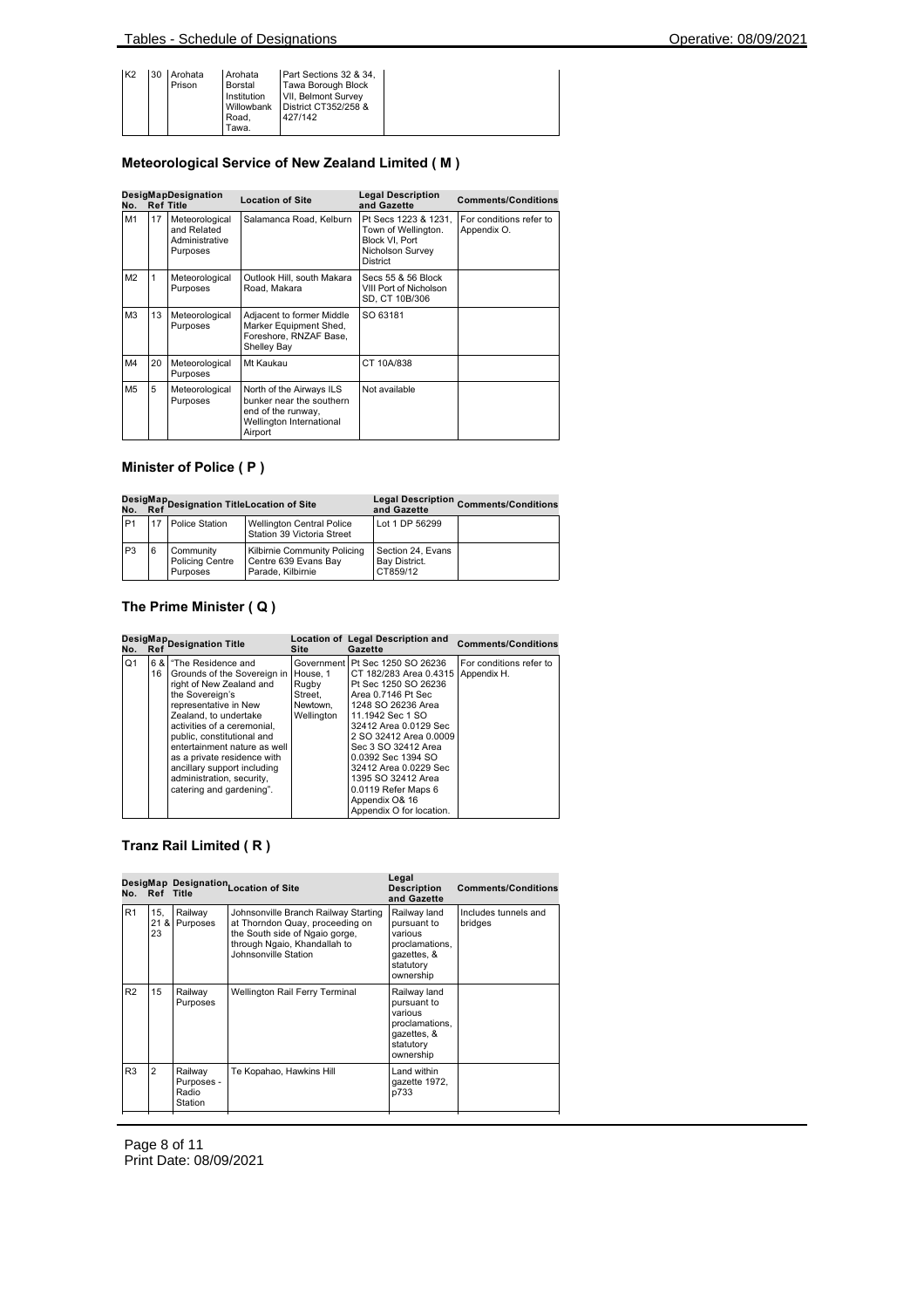| R4             | 18                                                              | 17 & Railway<br>Purposes | Wellington Railway Station                                                                                                                                                                                                                                                                     | 550                                                                                  | Part Lot DP 10   For conditions refer to<br>Appendix P |
|----------------|-----------------------------------------------------------------|--------------------------|------------------------------------------------------------------------------------------------------------------------------------------------------------------------------------------------------------------------------------------------------------------------------------------------|--------------------------------------------------------------------------------------|--------------------------------------------------------|
| R <sub>5</sub> | 15.<br>18.<br>21,<br>22.<br>24,<br>26.<br>30 <sub>8</sub><br>31 | Railwav<br>Purposes      | North Island Main Trunk Railway.<br>Starting at the Wellington Railway<br>Station, through Kaiwharawhara,<br>through number 1 & 2 tunnels<br>emerging at Glenside, Tawa and<br>Northwards and including the<br>Waiarapa line from Kaiwharawhara to ownership<br>the city boundary at Horokiwi. | Railway land<br>pursuant to<br>various<br>proclamations.<br>gazettes, &<br>statutory | Includes tunnels and<br>bridges                        |

### **Telecom New Zealand Ltd, Telecom NZ International Ltd, Telecom**

### **Mobile Communications Ltd ( T )**

| No.             | Ref            | DesigMap<br>Designation Title                                            | <b>Location of Site</b>                                              | <b>Legal Description</b><br>and Gazette                               | <b>Comments/Conditions</b> |  |
|-----------------|----------------|--------------------------------------------------------------------------|----------------------------------------------------------------------|-----------------------------------------------------------------------|----------------------------|--|
| T1              | 17             | Telecommunication &<br>Radiocommunication &<br><b>Ancillary Purposes</b> | Central Telephone<br>Exchange 70<br><b>Featherston Street</b>        | Lot 1 Pt Govt<br><b>Buildings Reserve</b><br>& Pt Thorndon<br>Offices | Refer to Appendix R.       |  |
| T <sub>2</sub>  | 16             | Telecommunication &<br>Radiocommunication &<br><b>Ancillary Purposes</b> | Courtenay Place<br>Exchange 27<br>Cambridge Terrace                  | Lot 2 DP 67814<br>Post Office<br>Purposes                             | Refer to Appendix R.       |  |
| T <sub>3</sub>  | 6              | Telecommunication &<br>Radiocommunication &<br><b>Ancillary Purposes</b> | Hataitai Exchange<br>32-34 Waitoa Road,<br>Hataitai                  | Lots 1 & 2 DP 4651<br>Post Office<br>Purposes                         | Refer to Appendix R.       |  |
| T <sub>4</sub>  | 4              | Telecommunication &<br>Radiocommunication &<br><b>Ancillary Purposes</b> | Island Bay Exchange<br>228 The Parade,<br><b>Island Bay</b>          | Lot 21 DP 13240<br>Telephone<br>Exchange                              | Refer to Appendix R.       |  |
| T5              | 23             | Telecommunication &<br>Radiocommunication &<br><b>Ancillary Purposes</b> | Johnsonville<br>Exchange 19-21<br>Johnsonville Road,<br>Johnsonville | Section 215 & 216<br>Porirua District<br>Telephone<br>Exchange        | Refer to Appendix R.       |  |
| T <sub>6</sub>  | 11             | Telecommunication &<br>Radiocommunication &<br><b>Ancillary Purposes</b> | Karori Exchange 232<br>Karori Road, Karori                           | Lots 1 & 2 DP 1930<br>Telephone<br>Exchange                           | Refer to Appendix R.       |  |
| T7              | 11             | Telecommunication &<br>Radiocommunication &<br><b>Ancillary Purposes</b> | Kelburn Exchange<br>119 Upland Rd,<br>Kelburn                        | Pt Lot 2 DP 1633,<br>Pt Lot 3 DP 5556<br>Telephone<br>Exchange        | Refer to Appendix R.       |  |
| T <sub>8</sub>  | 21             | Telecommunication &<br>Radiocommunication &<br><b>Ancillary Purposes</b> | Khandallah<br>Exchange 86-88<br>Khandallah Road.<br>Khandallah       | Lot 2, Pt Lot 1 DP<br>1573 Post Office<br>Purposes                    | Refer to Appendix R.       |  |
| T9              | 6              | Telecommunication &<br>Radiocommunication &<br><b>Ancillary Purposes</b> | Kilbirnie Exchange<br>55 Coutts Street,<br>Kilbirnie                 | Pt Lots 20 & 21 DP<br>1932 Telephone<br>Exchange                      | Refer to Appendix R.       |  |
| T <sub>11</sub> | $\overline{7}$ | Telecommunication &<br>Radiocommunication &<br><b>Ancillary Purposes</b> | Miramar Exchange<br>383 Broadway,<br>Miramar                         | Sections 1 & 2 SO<br>Plan 17728 Post<br>Office Purposes               | Refer to Appendix R.       |  |
| T <sub>12</sub> | 13             | Telecommunication &<br>Radiocommunication &<br><b>Ancillary Purposes</b> | Mt Crawford Radio<br><b>Station Mt Crawford</b>                      | Radio Station                                                         |                            |  |
| T <sub>13</sub> | 13             | Telecommunication &<br>Radiocommunication &<br><b>Ancillary Purposes</b> | Mt Crawford Satellite<br>Earth Station Mt<br>Crawford                | Defence and<br>Justice                                                |                            |  |
| T <sub>14</sub> | 31             | Telecommunication &<br>Radiocommunication &<br>Ancillary Purposes        | Tawa Exchange 91<br>Oxford Street, Tawa                              | Lot 1 DP 73764<br>Telephone<br>Exchange                               | Refer to Appendix R.       |  |
| T <sub>15</sub> | 14             | Telecommunication &<br>Radiocommunication &<br><b>Ancillary Purposes</b> | Wellington Radio<br>Station 128A Orangi<br>Kaupapa Road              | Sec 1 SO 452140<br>Radio Station                                      |                            |  |
| T <sub>16</sub> | 6              | Telecommunication &<br>Radiocommunication &<br><b>Ancillary Purposes</b> | Newtown Exchange 3<br>Hall Street, Newtown                           | Lots 8 & 9 DP 63<br>Sec 1 SO 25710<br>Telephone<br>Exchange           | Refer to Appendix R.       |  |
| T <sub>17</sub> | 11             | Telecommunication &<br>Radiocommunication &<br><b>Ancillary Purposes</b> | Wrights Hill Wrights<br>Hill Road                                    | s 15 SO 31460<br>Post Office<br>Purposes                              |                            |  |

# **Wellington City Council**

|    |                | DesigMap<br>No. Ref <sup>Designation Title</sup> | <b>Location of</b><br><b>Site</b> | <b>Legal Description</b><br>and Gazette                    | <b>Comments/Conditions</b> |
|----|----------------|--------------------------------------------------|-----------------------------------|------------------------------------------------------------|----------------------------|
| 53 | $\overline{2}$ | Western Sewage<br><b>Treatment Plant</b>         | South Karori<br>Road              | Pt Sec 52 SO11132.<br>Karori District, Block<br>IX Porirua |                            |
| 54 | 6              | <b>Drainage Reserve</b>                          | <b>Hugh Street</b>                | Pt Sec 757 SO10408,<br>CT351/159, 351/161<br>& 351/162     |                            |
| 55 | 15             | Septic Tank Site                                 | Kaiwharawhara<br>Road Ngaio       | Pt Sec 3 SO11033<br><b>Harbour District</b>                |                            |

Page 9 of 11 Print Date: 08/09/2021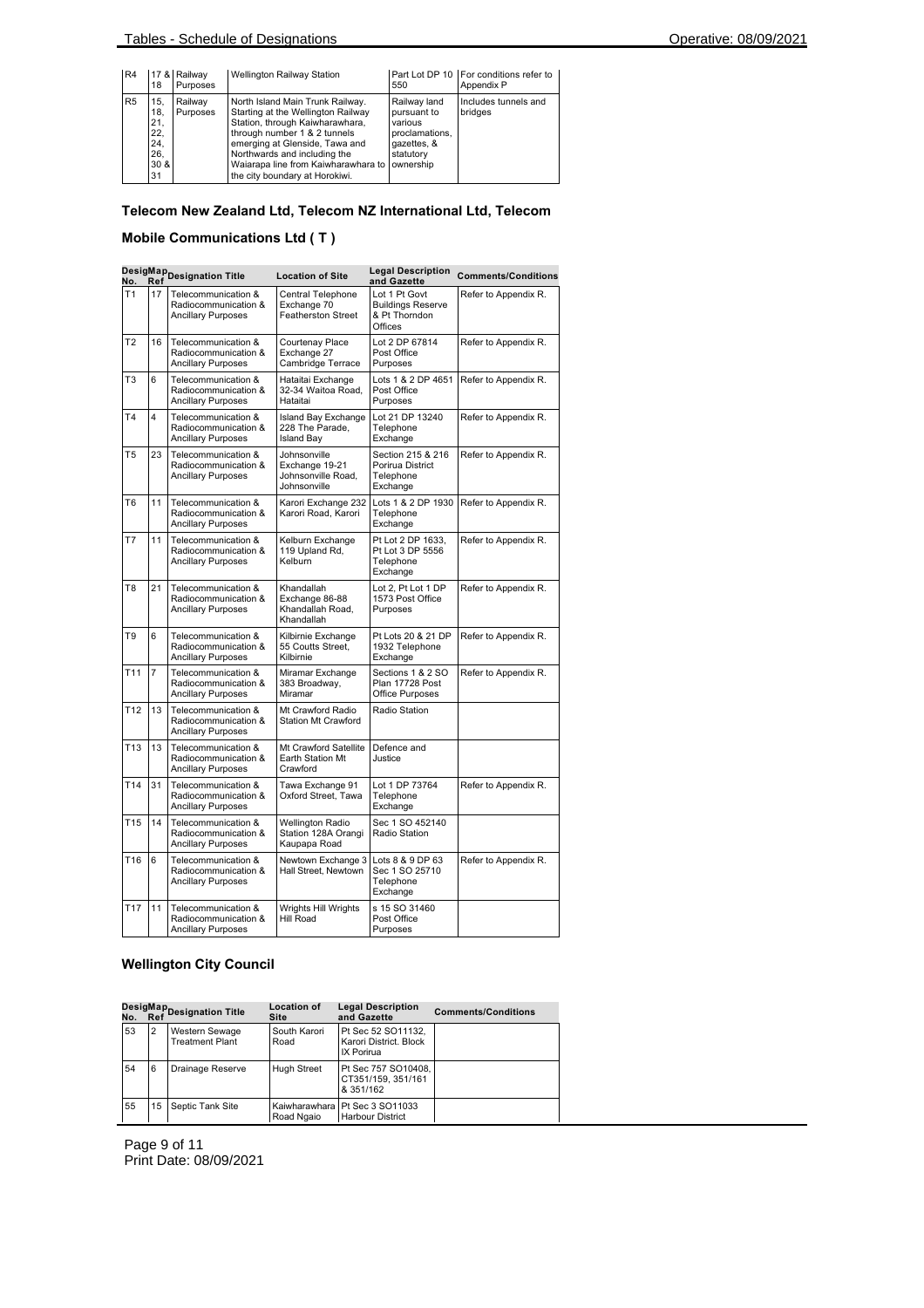|     |                |                                                                                                                   | Gorge                                                 | SO32405 CT23A/977                                                                                   |                                                                                                                                                |
|-----|----------------|-------------------------------------------------------------------------------------------------------------------|-------------------------------------------------------|-----------------------------------------------------------------------------------------------------|------------------------------------------------------------------------------------------------------------------------------------------------|
| 56  | 22             | Drainage Reserve                                                                                                  | Wakely Road,<br>Ngauranga<br>Gorge                    | Pt Lot 1 DP4746                                                                                     |                                                                                                                                                |
| 57  | 6              | Mt Albert Tunnel portal<br>site                                                                                   | 1 Endeavour<br>Street                                 | Lot 3 DP6257<br>CT361/148                                                                           |                                                                                                                                                |
| 58  | 5              | Drainage - Sewage<br>Treatment                                                                                    | Moa Point<br>Road                                     | Sec 61 SO271609,<br>Sec 1 SO35818, Sec<br>3 SO35088 & Pt Sec<br>18 SO10414                          | For details & conditions<br>refer to Appendix L.                                                                                               |
| 59  | 6 & 1<br>7     | Drainage Reserve                                                                                                  | Kilbirnie                                             | Pt Sec 8 SO13385                                                                                    |                                                                                                                                                |
| 61  | $\overline{2}$ | Refuse Disposal and<br>Associated Works.                                                                          | Careys Gully.<br>Landfill Road<br><b>Happy Valley</b> | Part Lot 1 DP29398                                                                                  | Duration 100 years. For<br>details and conditions refer<br>to Appendix M.                                                                      |
| 62  | 26<br>&<br>27  | Waste Management<br>and related purposes.                                                                         | Northern (mid<br>Grenada)<br>Landfill                 | Part Lot 2 DP54434<br>CT23C/208<br><b>Wellington Registry</b>                                       | Landfilling shall cease, and<br>this designation shall lapse<br>on 31 December 2006.<br>Refer to Appendix N for<br>details and conditions.     |
| 78  | 6 &<br>42      | Note: responsibility for<br>this Designation has<br>been transferred to<br><b>Transit New Zealand</b><br>(see H6) |                                                       |                                                                                                     |                                                                                                                                                |
| 79  | 6 &<br>42      | Note: responsibility for<br>this Designation has<br>been transferred to<br><b>Transit New Zealand</b><br>(see H7) |                                                       |                                                                                                     |                                                                                                                                                |
| 91  | 16<br>&<br>41  | Service lane                                                                                                      | Off Dixon<br>Street<br>(Christienson<br>Lane)         | DP 13076; Part<br>Section 204 Town of<br>Wellington; Lot 1 & 2<br>A 1736; Deeds 25                  | Duration 15 years                                                                                                                              |
| 92  | 17<br>&<br>41  | Service lane                                                                                                      | <b>Bond Street</b>                                    | Part Lots 30 DP 331:<br>Lots 2,12,13 & 17 DP<br>828                                                 |                                                                                                                                                |
| 93  | 17<br>&<br>41  | Service lane                                                                                                      | Off Bond<br>Street (behind<br>Dukes Arcade)           | Lot 10 DP 1886; DP<br>9267; Part Lot 15 DP<br>1886; Lot 2 DP 7016                                   | Duration 15 years                                                                                                                              |
| 94  | 16<br>&<br>41  | Service lane                                                                                                      | <b>Hopper Street</b>                                  |                                                                                                     | Duration 5 years                                                                                                                               |
| 97  | 16<br>&<br>41  | Service lane                                                                                                      | Off Victoria<br>Street                                | DP 61637; SO<br>32126; DP 35198;<br>Feltex Lane                                                     | Duration 10 years                                                                                                                              |
| 98  | 6 &<br>42      | Service lane                                                                                                      | Off Hanson<br>Street                                  | Part Lot 1 DP 41330;<br>Lot 1 & 5 DP 48647;<br>SO 31316; Part<br>Section 754 Town of<br>Wellington  | Duration 5 years                                                                                                                               |
| 101 | 6 &<br>42      | Service lane                                                                                                      | Between<br>Green Street &<br><b>Wilson Street</b>     | Pt Sec 783 Town of<br>Wellington;                                                                   | Duration 10 years                                                                                                                              |
|     |                |                                                                                                                   |                                                       | SO 10408 CT<br>401/62; Pt DP 12042<br>& 10747 CT 443/237;<br>SO 34227; Gazette<br>1982 No.82 p.2422 |                                                                                                                                                |
| 121 | 6 &<br>42      | Note: responsibility for<br>this Designation has<br>been transferred to<br>Transit New Zealand<br>(see H8)        |                                                       |                                                                                                     |                                                                                                                                                |
| 134 | 26             | New road                                                                                                          | Westchester<br><b>Drive</b>                           | Proposed new road<br>to link to existing<br>sections of<br>Westchester Drive                        | Duration 15 years For<br>conditions refer to Appendix<br>Υ.                                                                                    |
| 135 | 6              | Water supply - Prince<br>of Wales/Omāroro<br>Reservoir                                                            | Prince of<br>Wales Park, Mt<br>Cook                   | Part Lot 2 DP 10337                                                                                 | Construction, operation and<br>maintenance of a water<br>supply reservoir<br>Duration for 10 years. See<br>Appendix AB for full<br>conditions. |

# **Wellington Regional Council ( W )**

| DesigMapDesignation<br>No.<br><b>Ref Title</b> |    |                                         | <b>Location of Legal Description</b><br>and Gazette<br>Site |                                                    | <b>Comments/Conditions</b>                       |  |
|------------------------------------------------|----|-----------------------------------------|-------------------------------------------------------------|----------------------------------------------------|--------------------------------------------------|--|
| W <sub>1</sub>                                 | 5  | <b>Communications Station</b><br>Centre | Signal                                                      | Harbour Control   Beacon Hill Lot 35 DP69492       |                                                  |  |
| W <sub>2</sub>                                 | 26 | <b>Flood Detention</b><br>Purposes      | Belmont<br>Gullv<br>Flood                                   | Section 386.<br>Porirua District<br>SO31661, Lot 1 | Subject to approved outline plan &<br>conditions |  |

Page 10 of 11 Print Date: 08/09/2021